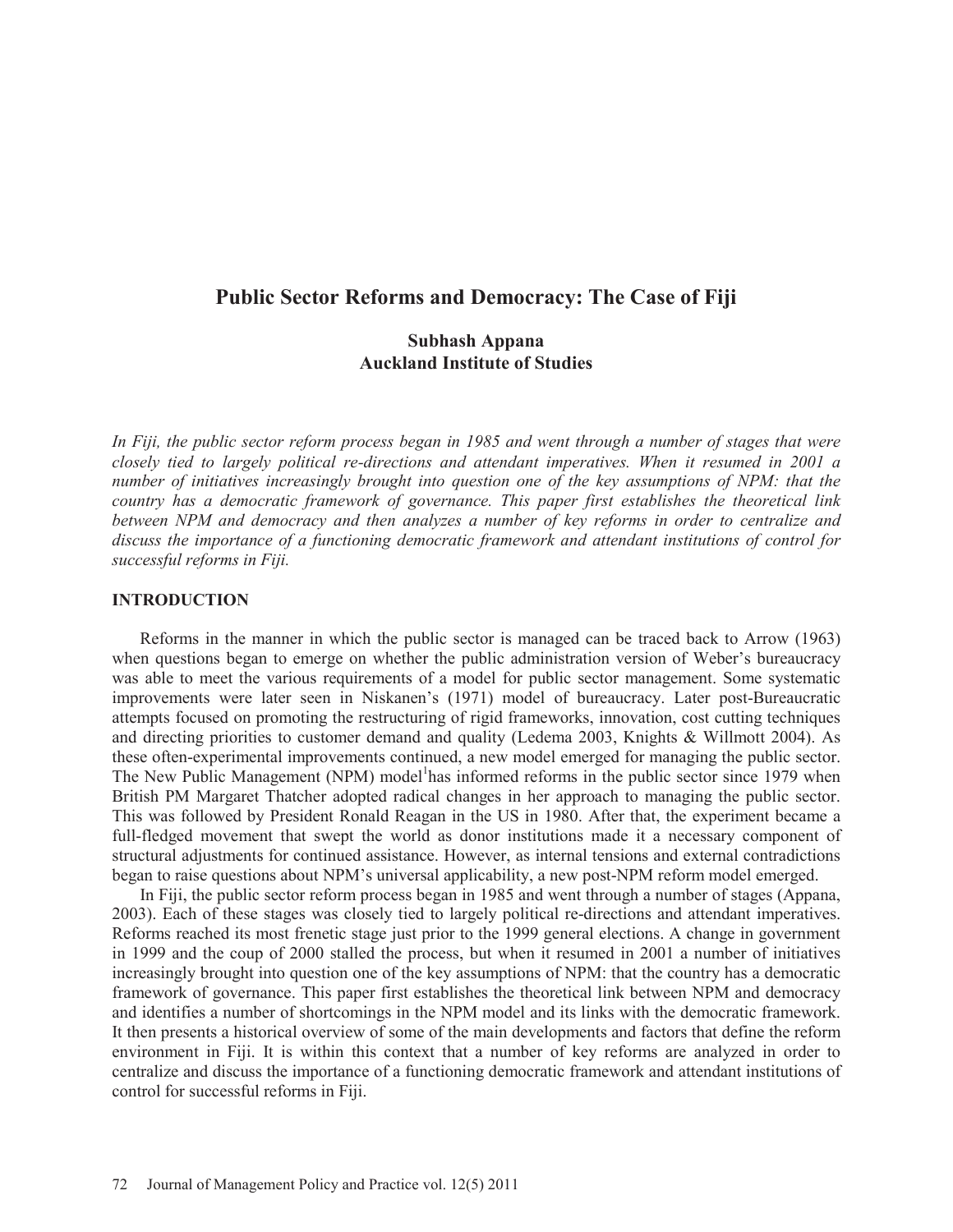#### **NEW PUBLIC MANAGEMENT**

New Public Management emerged as a response to persistent weaknesses seen in the bureaucratic model as the environment and related expectations underwent drastic changes. NPM is based on the tenets of freedom to choose and freedom to manage. Its tenet of freedom to choose arises from the new administrative reform doctrines built on ideas of contestability, user choice, transparency, and incentive structures. On the other hand, freedom to manage entails business-type managerialism in the public sector in line with the international scientific management movement. It is clear that both attempted to construct an approach, now widely referred to as New Public Management (NPM) that would lead to greater efficiency, effectiveness and economy in management in the public sector as well as a redefinition of the links and roles of politics and administration in the delivery of public service. The management and organization ideas contained in NPM, on the other hand, can be traced back to earlier debates in public administration (Thomas, 1998; Savoie, 1995). NPM combines economic organization theory and management theory, which creates a hybrid and puts in place tensions that affect its implementation (Aucoin, 1990; Hood, 1991). The most problematic tension appears to arise from the fact that economic organization theories (transaction cost theory, public choice theory and agency theory) give primacy to representative government over bureaucracy (Christensen & Laegreid, 2001). And new economics of organization focuses on use of contracts in organizational relationships, hierarchical control, and use of formal principal-agent models, whereas management theory re-establishes the paramountcy of managerial principles in bureaucracy (Kettl, 1997). Control within the NPM framework is thus moved from direct political involvement via the line Minister, to set performance-based contracts on the basis of which the public servant is held accountable by a managerialism-informed corporate-type structure that is supposed to prevent direct political interference in the public service. A second pivotal point of control is exerted by the market through its direct influence on the functioning of the performance contract-bound public servant. And a third point of control comes from the influence of the public on the performance of government through the ballot box.

Further scrutiny of NPM shows that it has also been linked to a number of theories in addition to those mentioned here (Terry, 1999). These theories have a wide range of complex and tenuously linked points of focus that make it extremely complicated to establish theoretical clarity in NPM. Thus NPM's conception is fraught with in-built tensions and conflicts. Hood (1991, p.4) argues that NPM does not have a single intellectual provenance. Ferlie, et al. (1996, p.10) say NPM has unconnected and at times contradictory characteristics with no clear and agreed definition of what it actually is. Stark (2001, p. 137) concludes that this implies a lack of clarity at the theoretical level. Others highlight its potential influence on formal organisational structures as it heightens risks through a concomitant prescriptive weakening of controls through its centralization of the tenet of freedom to manage. However, despite the fact that literature on NPM does not exhibit uniformity on exactly what it constitutes, the following ideas and initiatives appear to characterise NPM: competition, decentralization, delayering of government bureaus, citizen choice, output measures of performance, finance-based performance contracts for public servants, creation of internal markets, and use of other private sector-type management practices (Adapted from Stark 2002, p.137). On the other hand, there appears to be unanimity on NPM's fundamental objectives. The focus is on creating an innovative, flexible, problem-solving, and more entrepreneurial culture that is better adapted and more adaptable to a changing environment (Barzely, 1992; Kettl, 1997; Rosenbloom, 1998). Thus public sector reforms ultimately reflect changes in administrative policies aimed at improving the performance of the public bureaucracy (Pollitt & Boukcaert, 2004). The main point of difference between the bureaucratic model of public administration and NPM is thus clearly focused on the question of negotiating the degree of freedom and control within the civil service. As this paper focuses on political control via the ballot box within a democratic framework, the next section discusses the link between NPM and democracy.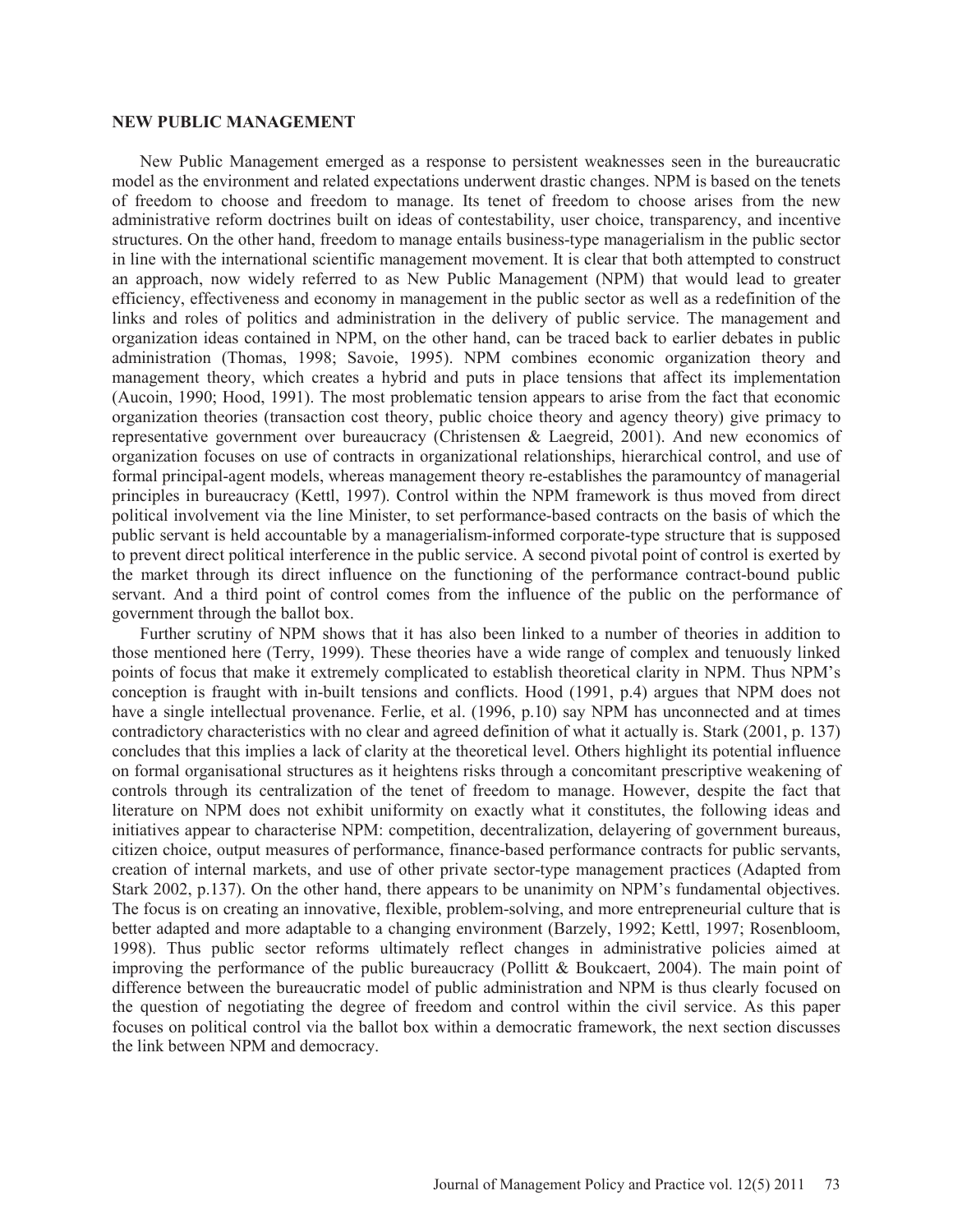#### **DEMOCRACY AND REFORMS**

At a level above the bureaucracy, administrative reforms also have direct implications for representative democracy (Laegreid & Roness 1999, Suleiman 2003). Peters (2008) demarcates bureaucracy and NPM in terms of input-democracy and output-democracy. In input-democracy, people share interests in a collective state and delegate their authority to politicians and bureaucrats via the electoral process so that their shared interests can be fulfilled through a hierarchical public bureaucracy (Olsen, 1988) that culminates with the minister through the principle of ministerial responsibility. Power is centralized in the hands of politicians and bureaucrats (Hood, 1998) and they consciously design the state apparatus to achieve collective goals as prescribed by the electorate. Neutral bureaucrats support politicians and act as impartial professional advisors while implementing collectively determined policies with political autonomy and a certain degree of discretion. These bureaucrats are trained in certain institutional norms and values which they share with politicians; and these are seen to represent the will of the public (Laegreid & Olsen, 1978). On the other hand, the public share a set of beliefs and values that guide their conduct as good citizens. They play a direct role through the electoral process in forming government; then they support and influence it while accepting decisions made by politicians on their behalf.

Peters (2008) further argues that there has been a shift towards output-democracy within the reform process because of a decrease in public participation through the electoral channel and because public sector reforms have led to a more direct interaction between the public and the bureaucracy. The bureaucracy facilitates and maintains a key avenue for contact with society in addition to its traditional role within the wider governance framework. Thus direct influence and control of bureaucrats is more visible. This model can be seen to be challenging the input model, but it can also be seen as supplementing and strengthening it through its more direct democratic channels (Aberbach & Christensen, 2005). The output model thus appears to encompass 2 models of democracy: the traditional pluralist model and the individual-economic model. The pluralist model is based on the notion that the government apparatus is heterogeneous, consisting of different power centres, institutions and levels related to different interests (Allison, 1971). This is reflected in the environment within which the government operates which is also heterogeneous, therefore, the bureaucracy has to represent a complex plurality of interests and groups (March & Olsen, 1983). Thus decision-making involves juggling between contending interests and the content of public policy is constantly reviewed and changed as decisions are reached via compromises, coalitions or "quasi-resolution of conflicts and sequential alterations to goals" (Christensen & Laegreid, 2009, p.5). Moreover, politicians are seen as negotiators, mediators and facilitators trying to balance varying interests in order to further some. The main actors in the pluralist model are therefore, politicians, civil servants and interest groups outside government. In the Individual Economic Model, on the other hand, the political-administrative system works on the basis of all the players pursuing their own self-interest and needing incentives to act in certain ways (Aberbach  $\&$ Christensen, 2003). It offers an all-encompassing view of the actors based on economic theories and private sector management ideas that seem to have relevance in the public sector despite differences in terms of main purposes, structure, tasks and culture (Allison, 1983). The model is heterogeneous in terms of its economic rationale and structural solutions recommended as seen in the case of New Zealand (Boston, et al., 1996).

It can be seen that the individual economic model's main focus is on performance efficiency in the public service through a range of prescriptions. Moreover, its view of politicians and bureaucrats is complex and inconsistent (Christensen & Laegreid, 2001b; Self, 2000). And most importantly, the individual economic model has "no clear overall understanding of democracy and the role of the bureaucracy in the political system (Christensen & Laegreid, 2009, p.5). It is this gap in clearly prescribing a link between the individual economic model and traditional pluralist model within the NPM framework of public sector reforms that has led to complicated attempts to control the political system and access opportunities opened up by the reform process. This is compounded when there is a mismatch between the contextual assumptions of NPM and what appears in reality.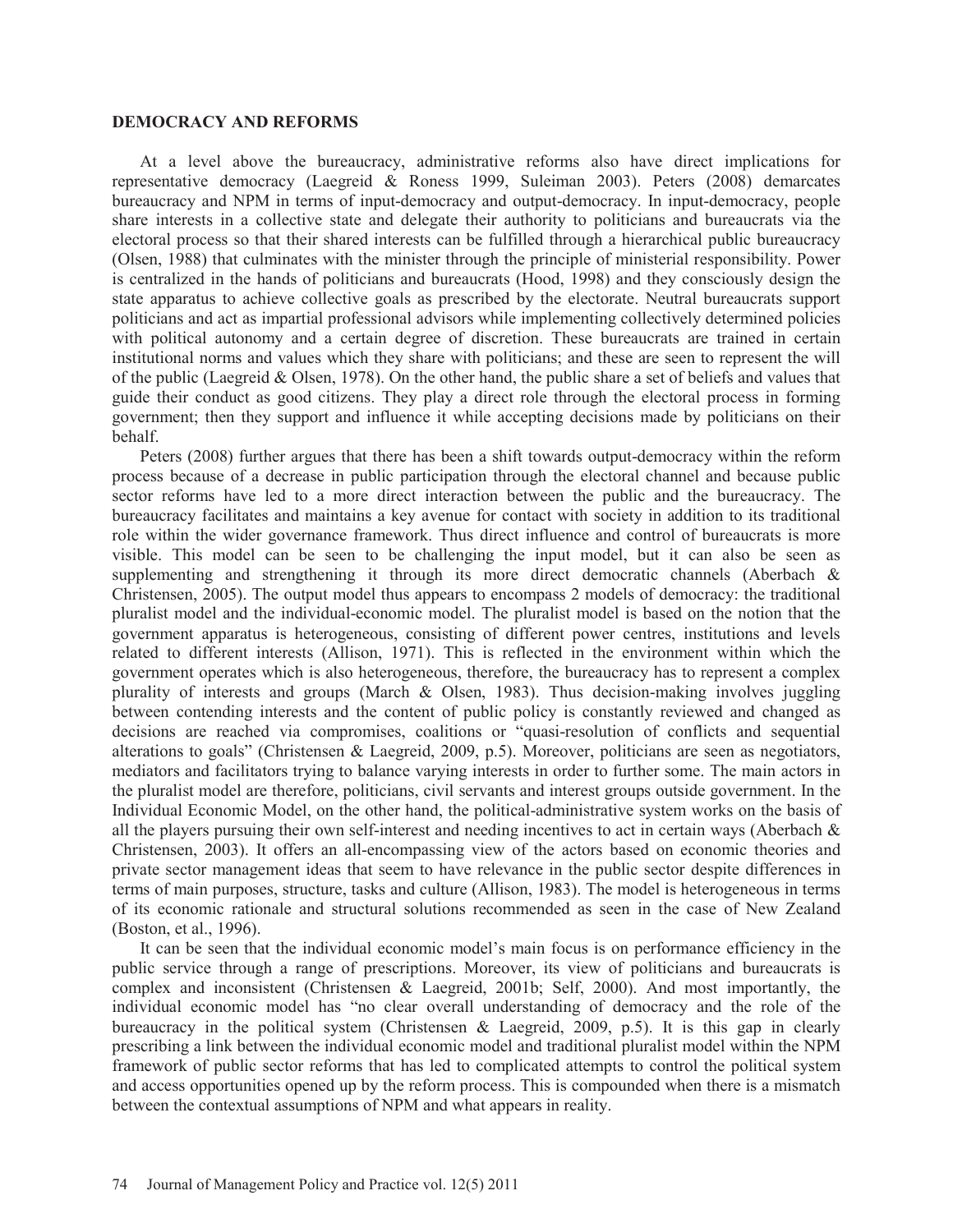#### **THE CONTEXT OF REFORMS IN FIJI**

NPM assumes a culture of public service honesty, the presence of effective institutions of public accountability, a vibrant democratic political framework, and the pre-requisites of a competitive market mechanism. Effective public administration requires publicly deliberated transparent national decision making, an effective planning and evaluation apparatus, and a merit-based civil service capable of meeting customer quality requirements and/or capable of managing a contracting-out or privatisation process that does not compromise quality standards. It is within this framework that public sector reforms are implemented using the New Public Management (NPM) model of reforms. The context of reforms in Fiji is plagued with structures that not only hinder the use of NPM, but they also compromise and distort its impact.

### **Unstable Political-Economic Imperatives**

The political-economic environment of Fiji from independence in 1970 to Laisenia Qarase's removal from Prime Minister-ship via a coup in 2006 was fraught with unexpected and often unannounced political and economic changes and redirections. At the backdrop of this was what largely amounted to an ethnic power struggle between an apprehensive and often-resentful indigenous Fijian community and a sizeable, comparatively economically ambitious migrant Indo-Fijian grouping. Up to May 1987, when Fiji had its first political coup, government policy was framed on the post-colonial model of socioeconomic development characterized by an inward-looking focus, and a heavy reliance on the public sector to generate growth and lead development initiatives. There was a clear link between the viability of the public sector, its ability to create employment and the public popularity of the government. At that stage the civil service was the main source of employment for the Fijians while the Indo-Fijians, although also reliant on the public service for employment, were scattered across various professions. Thus the first major reform decision made for the public sector that shook government was a wage freeze imposed by Ratu Sir Kamisese Mara's Alliance government in the 1984 budget. This followed a breakdown in consultative mechanisms contained in the Tripartite Forum as government began to appear to alienate itself from the plight of workers, the largest sections of who were civil servants. Consequently, worker agitation needed a forum to engage government in a meaningful manner at a higher level. This raised the need for a political voice and gave birth to the multi-racial Fiji Labour Party (FLP) on 6 July 1985. Crosscultural political accord was never envisaged within the democratic framework of Fiji at that stage as numerous innovative attempts were made to keep the 2 communities segregated, resentful and suspicious of each other.<sup>2</sup> Thus a strategic tie-up between the multi-racial FLP and the largely rural Indian-based National Federation Party (NFP), coupled with an increasing unpopularity of government led to an upset Alliance loss that triggered Fiji's first coup in May 1987.

That coup stalled the process of reforms that started with the 1985 wage freeze, and the period following May 1987 was characterized by a desperate bid by the coup regime to attract foreign investment to not only cover for the political sensitivities of local capital, but also to generate economic activity in order to prevent total economic collapse. As coup leader Sitiveni Rabuka engaged Ratu Mara in a silent, but intense tussle for power, a number of new factions emerged around Rabuka. These comprised church personnel, leaders of smaller unions, peripheral chiefs and traditional title aspirants, ambitious politicians, nationalists, thugs and spokesmen of any and every disaffected group in the country. This raised multiple demands for the spoils of government and Rabuka's avowed aim to bring about ethnic balance in commerce offered a legitimate framework for providing direct monetary assistance. The National Bank of Fiji (NBF) featured prominently in this initiative as set banking procedures and requirements were overlooked to create a fast-track to business. By the time this became a public scandal in 1994, NBF had lost \$230-\$300m and was insolvent (Grynberg, et al., 2002; Review, 1995). Another involved a business initiative called Equity Investment Company Limited (EIMCOL) focused on easing Fijians into the supermarket sector through largely Fiji Development Bank (FDB) funded soft loans. At the same time, a major overhaul of the public service followed resignations and migration by mainly the Indo-Fijian component of the civil service. With the tenet of public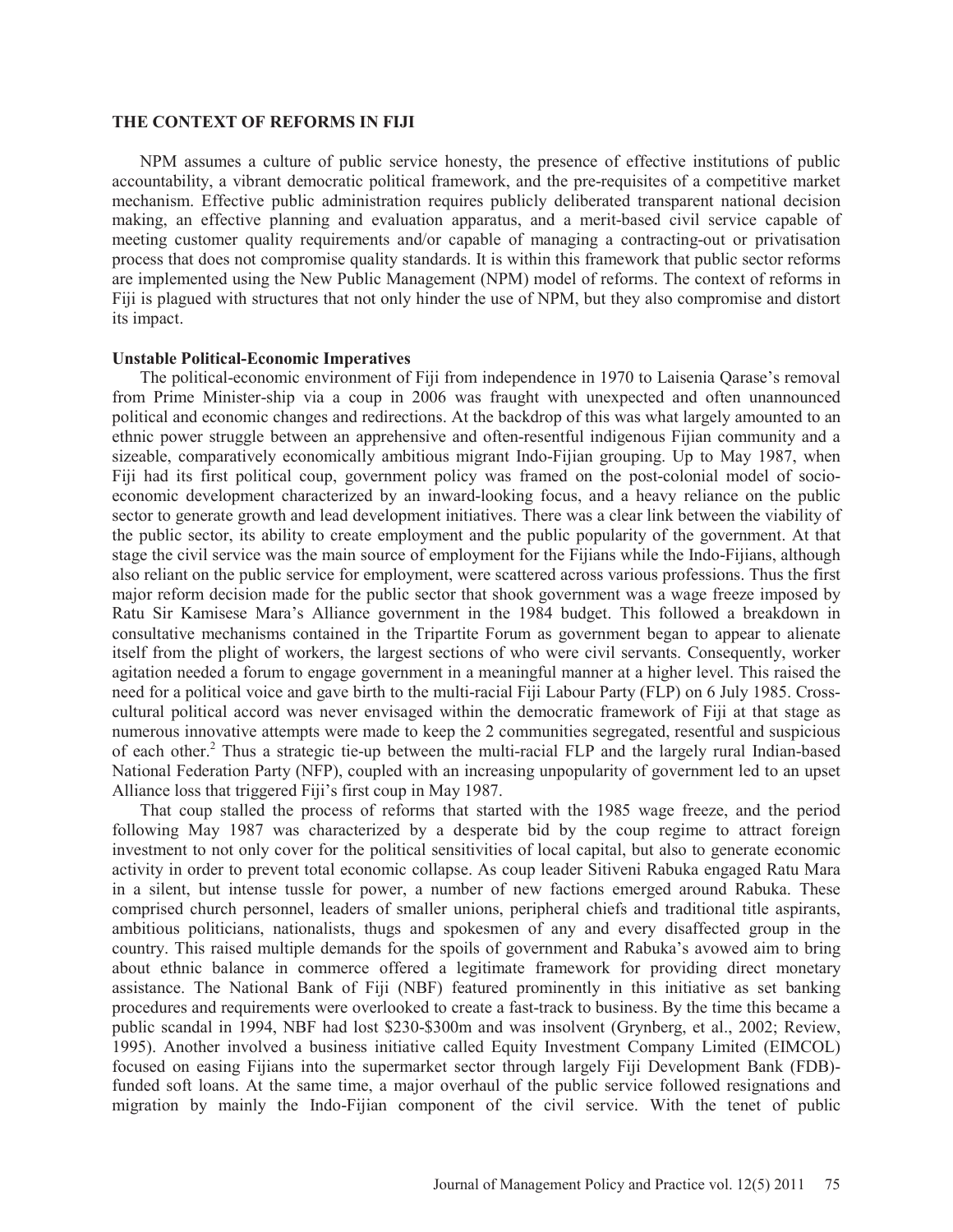accountability compromised, positions were filled by Fijians with total disregard for established procedures and requirements. This was the beginning of cronyism, nepotism, patronage, etc. which became the norm in the public sector in Fiji (Lal and Vakatora, 1997). In tandem with these adjustments, as Rabuka attempted to retain his precarious hold on power, a group of consultants, public officials and politicians managed to organize and entrench themselves into key positions within the Fiji bureaucracy.

Thus during the period 1987-94, Fiji went through a period of extreme fluidity with unpredictability in public policy and administration. Then in 1992 Rabuka won the elections on the basis of an imposed constitution that seemed to bring his tug-of-war with Ratu Mara to a close, but Mara protégé Josevata Kamikamica led a dissident faction to successfully block Rabuka's 1994 budget. Snap elections followed in 1994 and Rabuka won, but was immediately faced by a \$250m fiscal deficit emanating from the NBF debacle. By 1995 when government finally had to publicly acknowledge this, the sale of public assets through public enterprise restructuring was being seen as the solution to cover the fiscal deficit (Grynberg, et al., 2002; Appana, 2003). Public sector reform was thus brought back onto the public agenda and the Public Enterprise Act (1996), Public Service Act (1999) and Finance Management Act (1999) were enacted. Some 16 government departments and statutory bodies were reorganized during the period 1996 to May 1999 when Rabuka was unexpectedly defeated at the polls and Mahendra Chaudhry became PM (The Department of Public Enterprizes, 1998). The reform frenzy towards the end of Rabuka's reign was done in a heavy-handed, non-consultative manner and was one of the main reasons for the Soqosoqo ni Vakavulewa (SVT) Party's fall (Appana, 2003). More importantly, it trained and motivated business/money aspirations in a group of well-connected personalities who were largely connected to the 1987 coup.

### **RABUKA-ERA REFORMS**

After the 1987 coup, the political component of the national bureaucracy became virtually nonexistent for two reasons: there was no prior experience with coups at that stage, and politicians no longer held office. This created a vacuum that had to be propped up by readjustments at the next level of government ie. the public service. Rabuka seized the opportunity and elevated a number of key civil servants through political appointments who were suddenly indebted to him and became key props in his unsteady early days in government. As these bureaucrats assumed their roles, controls on their performance were either compromised or removed through the unprecedented reliance that Rabuka's weak government placed on them. This led to a period of consolidation of power among key bureaucrats and civil servants between 1987 and 1994. When the NBF scandal became public in 1994, Rabuka again turned to key personnel in the public sector to minimize the damage. This created an expectationsdependency relationship between Rabuka and key personnel connected to his government (both from inside and outside the bureaucracy) and he was constantly forced to juggle public positions right from ministerial appointments to those in the civil service and other government institutions. Public enterprises offered an additional ready avenue to gain and maintain support. Executive appointments were politically motivated as a select group of connected individuals headed public enterprises and sat on their boards. Within this circle, sacking was a rarity and persons were simply moved to other positions within the public enterprise circuit.<sup>3</sup> In a number of well-recorded cases, Board of Directors decisions were overturned and the BOD sacked or forced to resign because of disagreements with the minister concerned; this prevailed at Airports Fiji Ltd. (AFL). In other instances, similar interference came through special interest groups. At AFL such groups comprised members of ethnically and politically aligned unions that were formed prior to the restructure of Civil Aviation Authority of Fiji (CAAF) on  $12<sup>th</sup>$  April 1999. This style of management had a negative impact on performance as it tended to interfere with the precepts of freedom to choose and freedom to manage.

State resources were also plundered by Public Enterprise executives and other dominant stakeholders (Nath and Chand, 1998). Tender approvals by AFL and Telecom Fiji Ltd. (TFL) were two that raised public concerns. Telecom's CEO and COO were accused of circumventing procedures in awarding costly contracts to foreign experts when the required expertise was locally available (fijilive, 12/3/04). A \$23m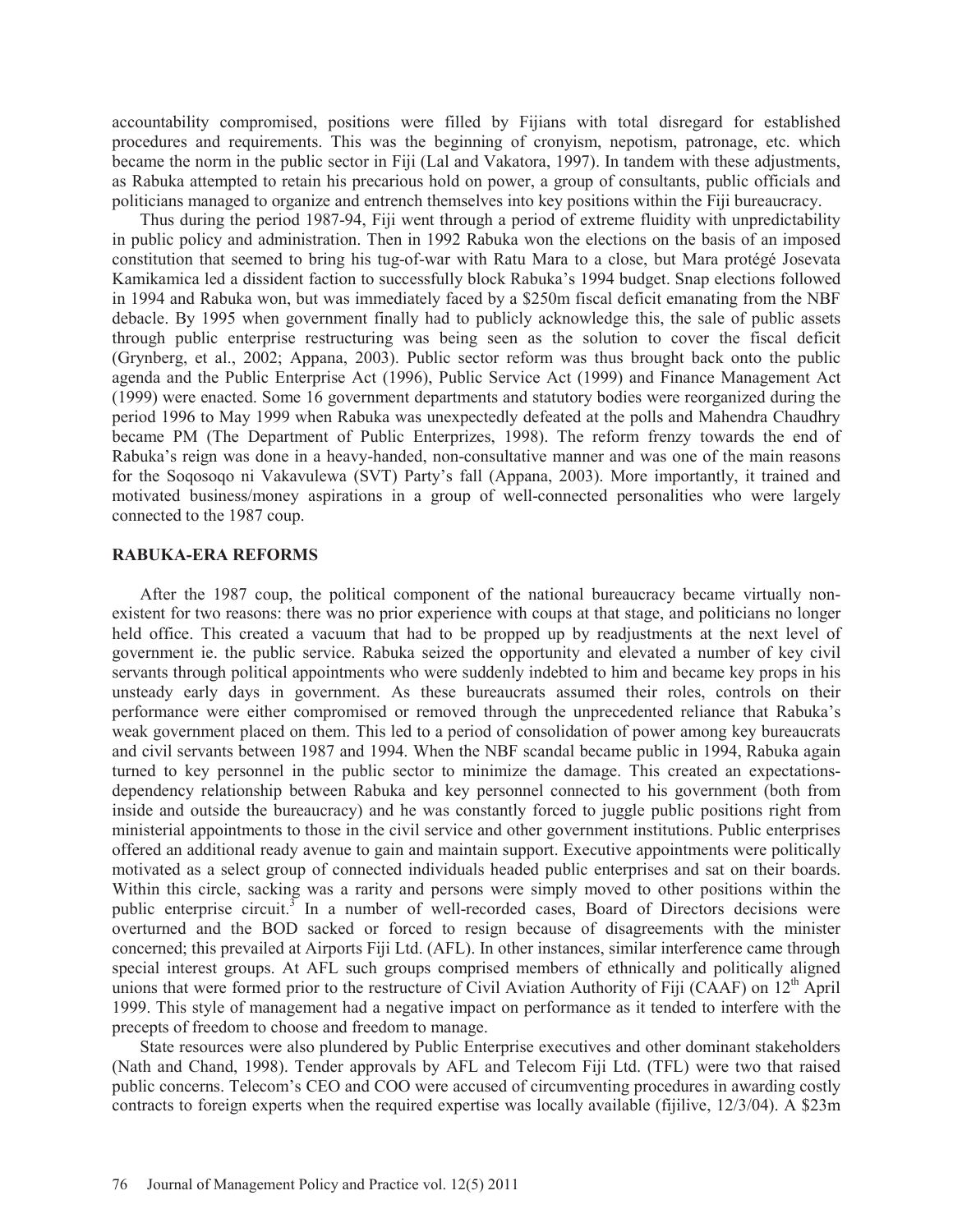airport refurbishment project undertaken by a Singaporean company in partnership with a local tenant of Nadi Airport was questioned by another construction company who had a substantially lower bid (fijilive, 28/11/02). This was later raised as a matter in parliament by Chaudhry (fijilive, 28/11/02). Barely a year later, the airport complex was found leaking and called for estimated additional repair works of \$10m.<sup>4</sup> The Commerce Commission appeared to be totally ineffective in scrutinizing the public tendering process as per its mandate. In another case involving intrigue, a \$5m air traffic management (ATM) contract was awarded to a newly formed company called Strategic Air Services Ltd. (SASL) by the Chairman of newly-formed AFL on 12<sup>th</sup> April 1999. There was suspicion that this had followed a sudden directive from Civil Aviation Minister Isimeli Bose as negotiations had not been finalized at that point in time. This is borne by the fact that too many research queries were left unclarified and the negotiations were "always secretive". Furthermore, Sitiveni Weleilakeba (Chair/AFL) had refused to sign the contract prior to 12/4/99 as would have been expected before a restructure of the significance under scrutiny.

Unfortunately for Rabuka the reform process was characterized by publicized disputes with unions, large redundancies, strife within the public enterprises, etc. All these escalated as the 1999 elections drew near and many of Rabuka's ministers did not share his optimism about their prospects at the polls. Reforms, especially those involving public enterprises were speeded up and the rushed process was fraught with administrative shortcomings that were linked to worker strife – this was one of the main reasons for Rabuka's political demise at that stage (Appana, 2003). The one year that Mahendra Chaudhry and his FLP were in power was characterized by a stall or roll-back in reforms that thwarted many aspirations for wealth through government contracts and public positions. This was a major factor in Chaudhry's removal through the 2000 coup<sup>5</sup>. It is important to note here that after Rabuka lost the elections in 1999, the bureaucrats remained and had a firm hold on the Chaudhry government. For 56 days after the 2000 coup, it was the bureaucrats who kept Fiji's post-coup civil service functioning once again.

#### **COMPROMISING THE INSTITUTIONS OF DEMOCRACY**

After Chaudhry's removal, a painstaking process of political bargaining that involved only Fijian participants and institutions led to former banker and businessman, Laisenia Qarase assuming the post of interim-PM. With this appointment a number of assistance schemes were again implemented under the umbrella of a "blueprint to assist Fijians in business" in order to assuage raised expectations and buy political popularity in a time-tested manner. One of these involved \$25m of agricultural assistance to largely those provinces<sup>6</sup> who had assisted the 2000 coup through their people in Suva.<sup>7</sup> And it was the bureaucrats who helped in the disbursement of \$25m of agricultural assistance that propelled Qarase to power in the 2001 elections. Qarase thus won the 2001 elections among allegations of vote-buying and promptly formed a political alliance with the nationalist Matanitu Vanua Tako Lavo Party. This paved the way for managing and rewarding identified supporters of the 2000 coup who had rallied around the nationalist agenda. A number of indicative government support actions for coup-makers followed.<sup>8</sup> This process of "acceptance" was given a legal dimension when Qarase introduced the Promotion of Reconciliation, Tolerance and Unity (RTU) Bill in parliament in May 2005 as a way to "forgive" all coup perpetrators. Closely coupled with this Bill were the proposed *Qoliqoli* Bill and the Land Claims Tribunal Bill, both aimed at increasing Fijian rights to ownership and management of natural resources at the expense of other sections of the community. Management of resources accruing from these 2 Bills was to be placed in the hands of the Native Lands Trust Board (NLTB) on behalf of the Fijian community. This effectively gave total ownership rights by proxy to virtually all of Fiji's land and sea resources to a cadre of bureaucrats and politicians connected to the NLTB.

### **QARASE-ERA REFORMS**

After ascending to power in 2001, Qarase reiterated the need for reforms by declaring: "We must have an intensive program of public sector reforms to improve the delivery of public goods and services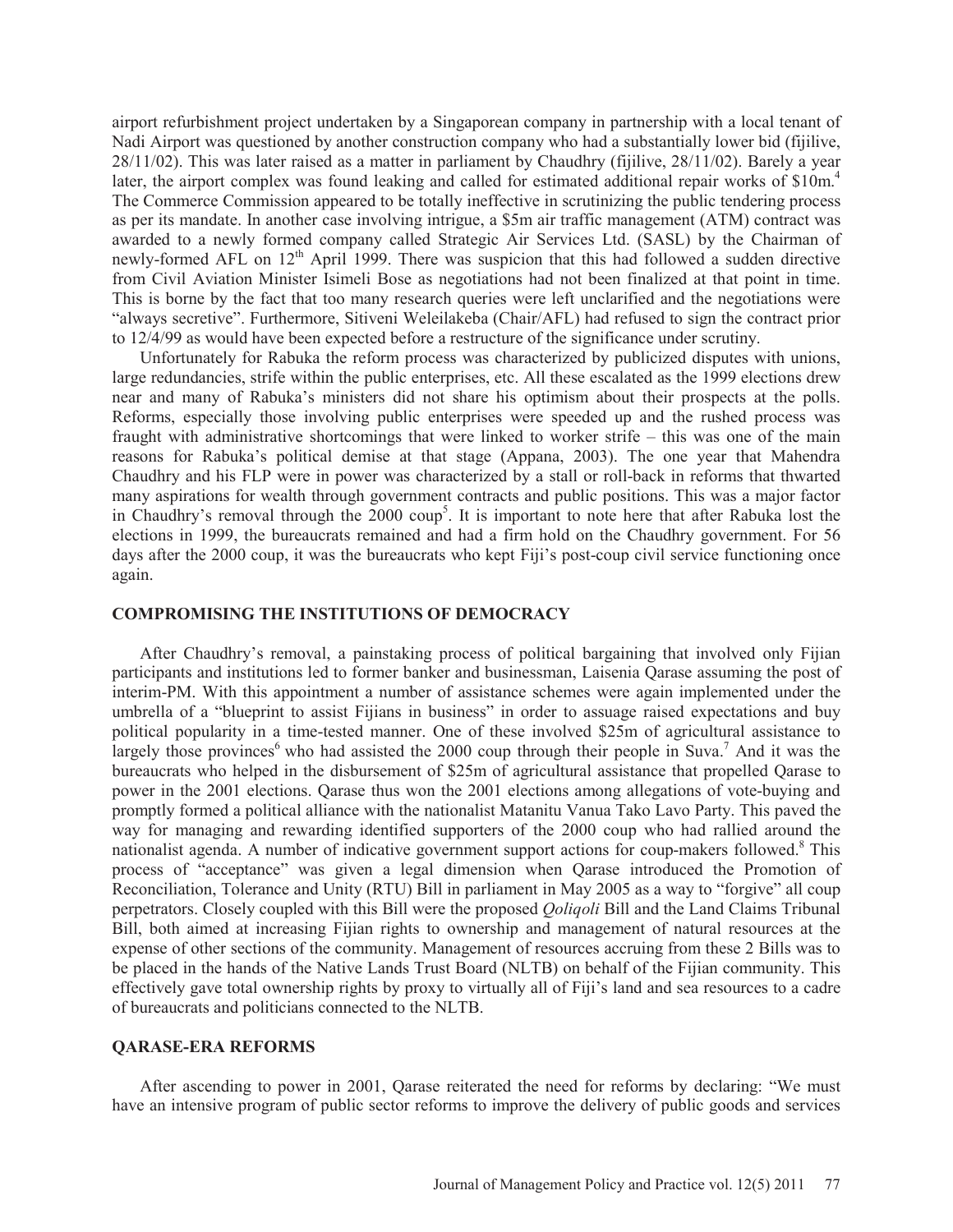and the allocation of resources. ( ) the State will ( ) broaden public ownership and create more investment opportunities for indigenous Fijians and Rotumans" (fijilive, 30/9/2001). Qarase's National Strategic Development Plan adopted in September 2002 aimed to save government \$95 million a year from civil service salaries for a period of three years from 2003 to 2005 (fijilive, 3/4/03). Excesses however, became markedly pronounced after this. In one case, fijilive (5/3/04) reported that the NLTB had awarded a \$5m IT tender to a US-registered company (Pacific Connex) when a local tender had been for \$2.7m. In another case, a controversial Pakistani businessman was awarded the tender to provide identification cards for delegates and journalists at the 2002 African Caribbean Pacific Summit after it had already closed. The tender had apparently been awarded to a local company and then withdrawn. The police spokeswoman was reported to have said, "This man had a lot of connections – most of Government jobs such as printing, provision of computers and IDs for the ACP Summit was awarded to him" (fijilive, 20/9/02). After that, reforms continued amid increasing concerns about a subversion of its agenda and apparent lack of controls surrounding it. In 2003, this prompted Fiji's most outspoken and "naïve" Minister for Public Enterprises and Public Sector Reform, Irami Matairavula to exhort a clearer understanding of stakeholder responsibilities in public sector reforms for success in the performance of public enterprises in particular. He said that, "without understanding our basic responsibilities as individuals, directors, ministers and shareholders in government corporate entities, it will be difficult to appreciate the importance of the different roles we play in the achievement of our common objective" (fijilive, 3/4/03). Clearly the reform process was being implemented within a confused context. Government's public pronouncements highlighted the need for enhancing efficiency and cutting costs in the public sector, but in too many instances economic concerns and set procedures appeared to have been overlooked as a matter of expediency (Appana, 2003).

The most visible "reform" actually implemented in the civil service by Qarase was a conversion of the former Permanent Secretary posts to CEO in line with the NPM prescription for professional management in the public sector. The aim was to recruit the best personnel on contract and provide them appropriate rewards within a wider decision-making framework so as to allow unfettered performance. This would then be monitored in terms of set outcomes with other principles of HRM applying in the relationship. International consultancy firm, Mercer Human Resource Consulting, was hired at an unconfirmed cost of \$5m to source appropriate personnel to fill the newly-created CEO posts. After a worldwide search, they found all the CEOs in Fiji with 23 being hired on 31st December 2003 (*Islands Business*, 9/6/04). This was later increased to 27; only 2 of these were Indo-Fijians presenting a skewed ethnic composition on top of apparently compromising the meritocracy principle enshrined in NPM. Moreover, salaries and perks for the CEOs was more than double that paid to the former PSs. And to totally negate the performance-control focus of the whole exercise, the CEO contracts were set at 5 years. Very interestingly, in mid-2004 PM Qarase stressed that "traditional civil service thinking will not carry us through. ( ) We need a fresh, more vigorous and positive attitude from the administrative decision makers. They must become more aware and responsive to the needs of the business people. There is a gap that must be closed between the business community and the Civil Service" (Koyamaibole & Roberts, 2006). This was followed by a series of private-public engagement forums on "regulatory reforms."

From this public pronouncement, it appeared that the CEOs were hired for purposes other than cutting costs and improving performance in the civil service. Qarase was obviously more interested in seeing his CEOs operate as liaison between the public and private sectors where contracts were being brokered as prescribed by the reform model. The \$5m paid to Mercer to simply go through the motions when CEOs had apparently been already identified clearly highlights these conflicting non-public focused objectives. To confuse the scenario further, in June 2006, cabinet proposed to hire personal assistants for Ministers and Deputy Ministers at a rate of \$20,000 (SS03) and \$15,000 (SS04) respectively. The rationale was that this would improve service to constituencies despite the \$8000 constituency allowances being given to Members of Parliament (MPs). PSC estimated an additional annual cost of \$660,000 for this initiative (Fiji Times 21/6/06). Cost cutting was obviously not on top of Qarase's agenda for civil service reforms. His relationship with his CEOs is highlighted by an unexplained attempt to redeploy a number of CEOs in 2006; 10 opposed the directive and 6 sought rare legal redress from the courts of law. This type of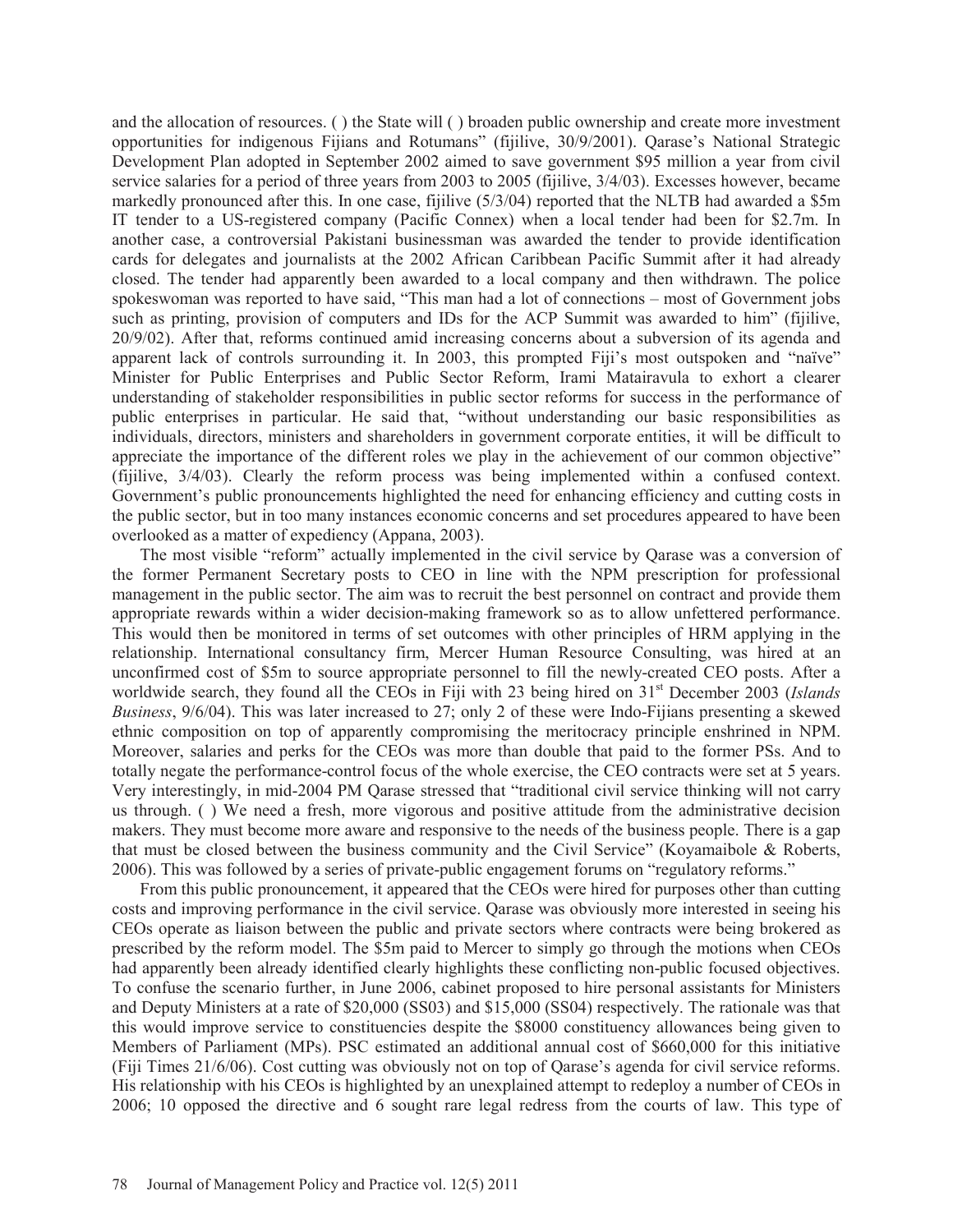defiance by senior civil servants was rare to Fiji and could easily be interpreted to mean that government's position was compromised and some of the CEOs were privy to this. Much more happened in the restructure of public enterprises.

### **"MANAGING" PUBLIC INSTITUTIONS OF CONTROL**

As Government excesses and disregard for controls after Qarase came to power escalated, Taito Waradi the President of the Fiji Chamber of Commerce, was pushed to uncharacteristically declare that the key to maintaining a healthy budget lay in prudent management. "This means that the Government will need to impose strict financial discipline in the management of government finance. () Any public official found guilty of financial mismanagement therefore should be immediately dismissed because they have no right to abuse taxpayer funds" (FT 19/11/01). PSC chairman, Sakeasi Waqanivavalagi admitted at a press conference in 2002 that scams, nepotism, favouritism and visible corruption were rife in the Fiji civil service. He said this in making a case for the restructuring of top posts in the public service so that Permanent Secretaries positions could become upgraded to CEO. Under the proposed system, PSs would operate as CEs and disciplinary functions would be delegated to them. Any laxity on their part to adhere to the strictest standards, he said, "could easily lead to a non-renewal of their one-year employment contracts" (fijilive, 12/12/02). Those public CEO were later hired on 5-yr contracts. Another significant development was that the Public Accounts Committee had been allowed to become defunct for over a decade. In reaction to the Auditor General's report released 19/08/05, Transparency International said that if the Public Accounts Committee as a crucial pillar of integrity in governance "has not been functioning properly, we ( ) must regrettably view this as the price we have to pay, when the principles of good governance and administrative best practices are underestimated, downplayed, ignored and/or not observed at all" (Transparency International Fiji, Press Release No 5/05).

It is usually in these circumstances of compromise, lethargy or impotence in the institutions of public accountability that the media assumes a pivotal role. Government however, engaged in a protracted attempt to control the media. In 2001 the publisher of Fiji's *Daily Post* was removed for writing a series of investigative articles under the name "Liu Muri by Aage Picche" (Singh, 2009). Then government proposed a Broadcast Bill that would help establish a Broadcast Licensing Authority "and charge it with the oversight of broadcasting with such powers as may be necessary to carry out its functions including responsibility to issue and renew broadcasting licenses, control and regulate the electromagnetic wave spectrum for broadcasting uses, regulate licensing of various types of broadcasting, and establish codes for the purposes of the bill and monitor compliance by broadcasters" (Ramesh, September 27, 2006, www.worldpress.org).

In response to these attempts at compromising public scrutiny, increased calls were made for a Code of Conduct Bill to be tabled in parliament. Social worker, Peter Drysdale, called for the appointment of an 'Ethics Committee' to deal with disciplinary cases involving Government ministers and members of Parliament.<sup>9</sup> PSC's Waqanivavalagi also mentioned the possibility of setting up an ethics commission for investigating allegations against corruption or abuse of office (fijilive, 12/12/02). The idea of setting up a Corruption Commission based on the Queensland model was proposed because it allows a concerned tax payer to report any malpractices with evidence against high office holders. In March 2003, after the Auditor General's 2002 Report became an issue of intense public debate, PM Qarase declared that suitable legislation would be enacted to combat unacceptable conduct by public officials. In reference to a report from the non-functioning Bribery and Corruption Commission of Inquiry, PM Qarase was reported to have said, "I can assure you that we will act as soon as possible." The PM also promised a whistle blowers act and an anti-corruption bill.10 Alarmed at the degree of political interference in bureaucratic decision making, an Australian journalist told the 31st Fiji Institute of Accountants Annual Congress that Fiji should urgently set up an independent commission against corruption along the same lines as that in New South Wales so that questionable political interference could be detected. He also mentioned the alarming example that was being set for ordinary Fijian youths as unscrupulous leaders seemed to be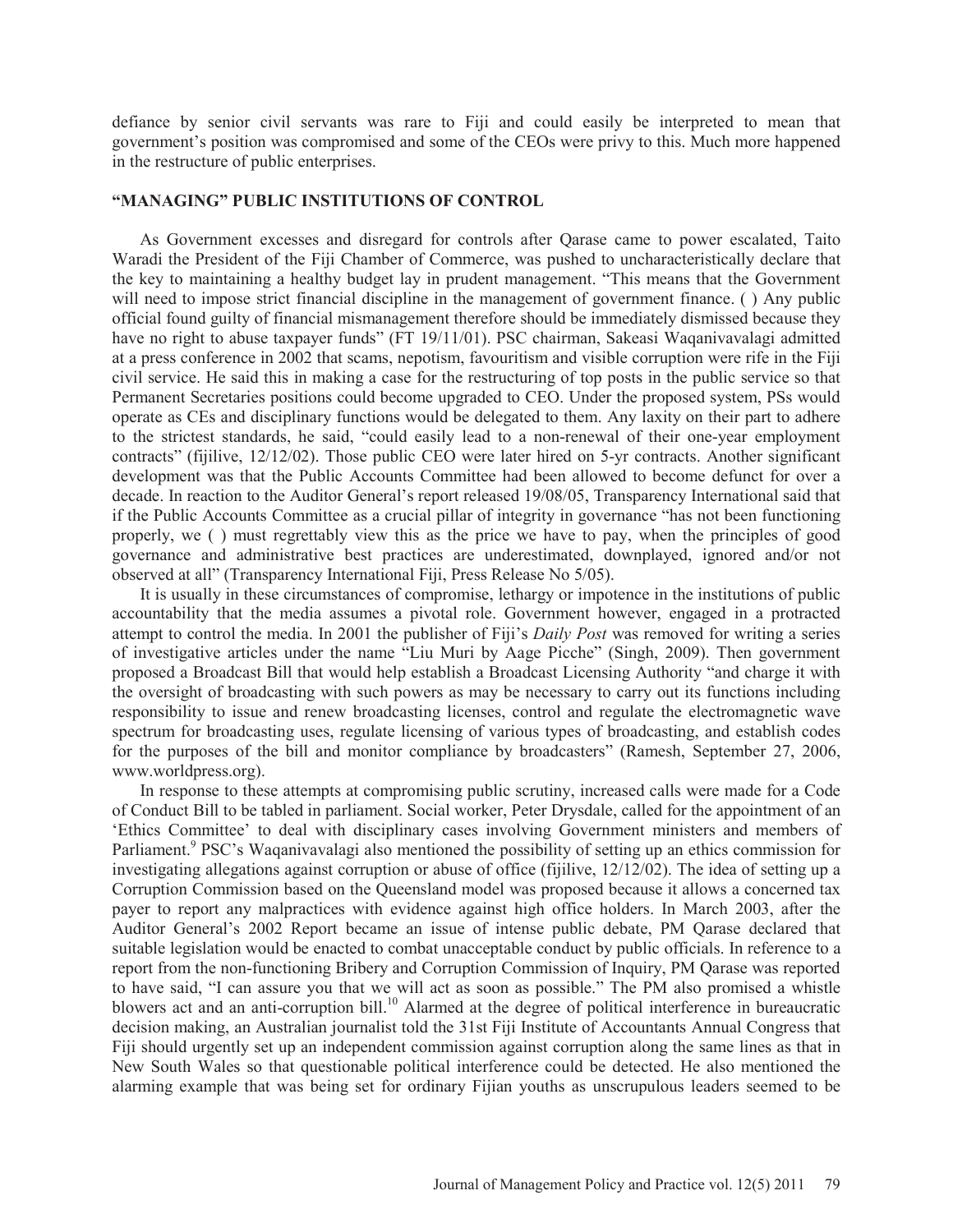getting away with illegal activity.<sup>11</sup> All these remained proposals and whether they would be allowed to operate became moot points.

#### **VOTER CONTROL**

Finally, even though exponents of democracy differ on its institutional requirements as well as the arguments which can best be pushed in support of it, Fiji has been bequeathed with a Westminster system of democratic government. One of the crucial requirements for this to work is for the electorate to have ultimate control on the conduct of government through the ballot box. The Mara governments from 1970 to 1987 ruled on the basis of "divide and rule" where the composition of the electorate in two distinct categories – Fijian and Indo-Fijian – provided avenues for playing the race card and preventing the formation of a commonality of political interests. The juxta-positioning of a traditional chiefly system of governance on a carefully structured "democratic" model further served to ensure power in perpetuity to the Mara regime (Appana, 2009). This served the divide-and-rule philosophy well until the formation of the multi-racial Fiji Labour Party in 1985 changed the political landscape of Fiji. After that, political strategies had to change and substantial political handouts in the name of "Fijian Assistance" were used to propel Rabuka to power in 1992 and 1994. As expectations for handouts escalated and his ability to meet these shrank, he turned to the public sector reform program to perpetuate the process. This failed because his patronage began to fall only on key people – civil servants, public executives, etc. – at the expense of the masses who held the sway at elections. He tried to overcome this by striking a belated partnership with the Indian-supported NFP, but this failed and he had to bow out at the 1999 elections. An expectations system, largely among the ethnic Fijian voters, had been established and any political party expecting their support had to adopt this as a political strategy.

Thus the lack of handouts amid an expectant Fijian electorate led to Chaudhry's ouster via the 2000 coup. When Qarase ascended to power as interim-PM in July 2000, he was well aware of this and implemented the \$25m agricultural assistance scheme that was later classified as a "scam". This did lead to his success at the 2001 polls, but he was always acutely aware that the momentum in such schemes had to be maintained if one wished to remain in power in Fiji. Unfortunately just like Rabuka before 1999, Qarase used the public sector reform process to its limits and found himself running out of options. Shortly after 2005, however an innovative twist to the handout strategy saw a deal being struck with public sector unions to increase salaries of public servants and backdate it to 2004 at a projected cost of \$200m. When these initiatives are seen in conjunction with an obvious inability of government to pay the promised \$200m, it can be concluded that this was an elections gimmick to win support for the 2006 elections. Furthermore, the 2006 elections garnered an astounding 767,695 valid votes from a total population of 893,354 – meaning 85.9% of the population was eligible to vote. Moreover, the Public Accounts Committee report released in 2009 revealed that 959,405 voters were registered and, for these, a total of 2,082,280 ballot papers were printed (FT 19/9/09) - 665,256 of these were later unaccounted for (Fiji Sun, 11/5/07). There could be only one conclusion from this - elections in Fiji were not allowed to follow normal expected procedures and blatant attempts were being made to influence outcomes. Furthermore, in Fiji in addition to the electoral process being compromised, parliamentary opposition was considerably weakened through a constitutional requirement for the winning party to invite opposition parties who have attracted at least 10% of the vote into a multi-party cabinet. After protracted legal contentions Qarase cynically expanded his cabinet by 19 and elevated a number of Labour Party MPs as ministers of government. This virtually silenced parliamentary opposition, a key component of robust parliamentary democracy.

### **THE BAINIMARAMA COUP AND REFORMS**

A number of issues and characteristics stand out regarding the context within which public sector reforms were carried out in Fiji prior to the December 2006 coup by Commodore Voreqe Bainimarama. One, parliamentary opposition was both weakened and compromised. The link between government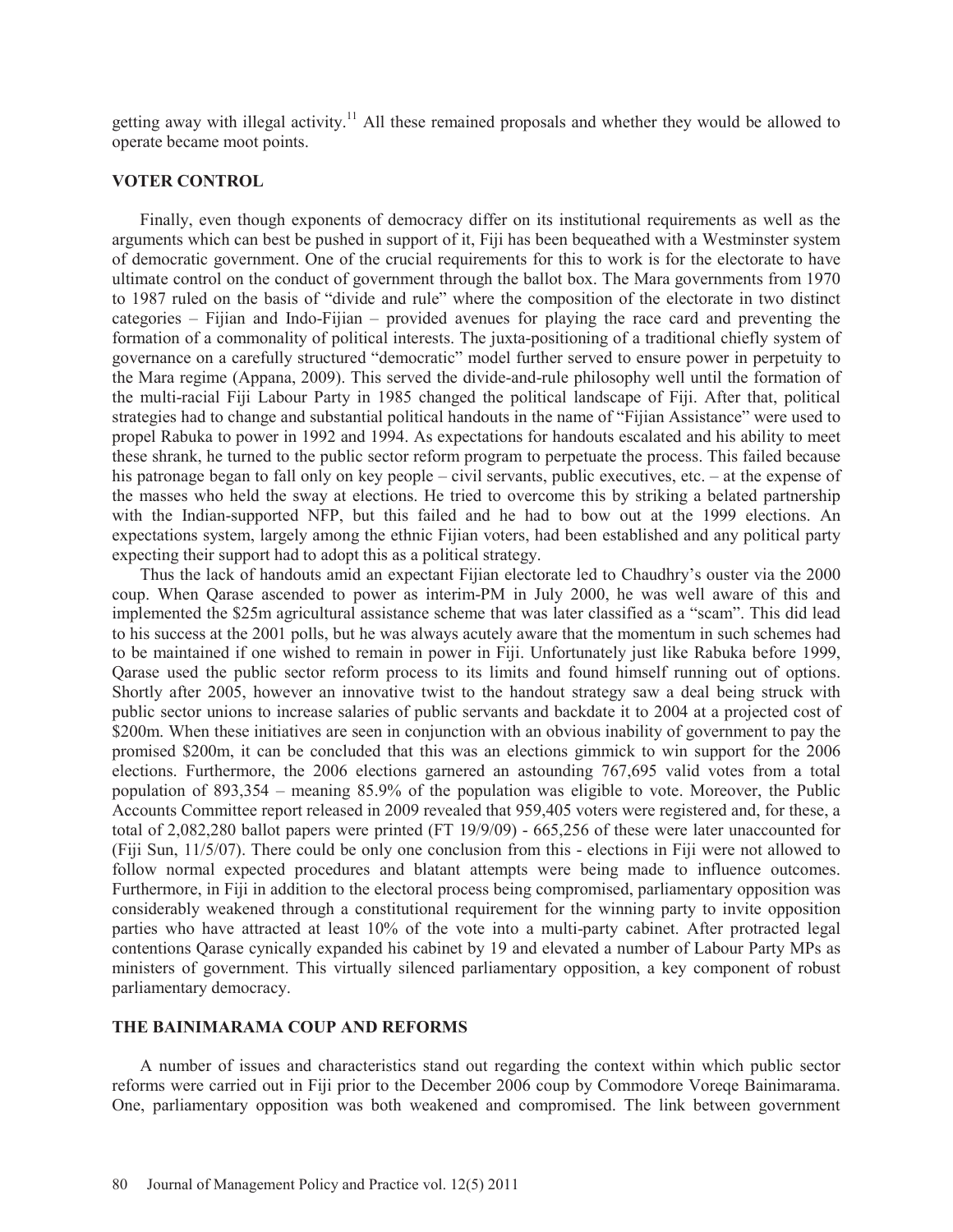performance and voter choice was sidelined into a non-concern through a number of innovative maneuvers that rendered elections unimportant. Two, public officials became extremely powerful and removed from public scrutiny through their positions and political links. Three, the press and other external sources of control like the Public Accounts Committee were either ignored and/or attempts were made to weaken them. Four, a wave of ethno-nationalism was actively fomented by government to heighten expectations for special treatment and direct assistance among ethnic Fijians to justify actions and policies that could easily be interpreted as undemocratic, abusive, and criminal – this was meant to ensure ongoing electoral support. Five, well-entrenched ex-bureaucrats with strong political connections had ascended to key public positions. Six, a cadre of local consultants had emerged from among former and current bureaucrats and politicians. These had experienced the ease with which money could be made from consultancies and government contracts. All control mechanisms expected within a robust governance framework in the public sector had thus either been weakened, sidelined or compromised.

After Qarase was removed from power on 5<sup>th</sup> December 2006 through a coup by Commodore Voreqe Bainimarama, reforms have taken on a practical use-focused dimension. Structural changes in the Prisons Service, Police Force, Health, Agriculture and Lands clearly show an output-oriented focus with a very small number of "faces" involved at the decision-making level. Decisions are made without much publicity, fanfare or preparatory prior announcement and simply implemented in what has inevitably been seen to be an "imposed" manner in some circles. This is particularly pronounced in decisions pertaining to land and its use. It is obvious that a major obstacle in Fiji's development, that of unavailability of enough land, has been surmounted with the removal of democratic institutions through a military regime. With this type of arrogation of power, where public decisions are not open to public review, there is always the potential for abuse at some stage. The outcomes of this executive-type model are already visible with larger participation in commercial agriculture, self-help and micro-financing projects around the country. The longer term advisability of this in terms of its political and economic fallout can, however, only be speculated about and needs further research.

### **DISCUSSION**

This paper first established the link between the NPM model of public sector reforms and democracy. It contended that the model contains a number of internal tensions and contextual weaknesses especially in traditional contexts like Fiji when viewed in terms of the fact that NPM has "no clear overall understanding of democracy and the role of the bureaucracy in the political system" (Christensen  $\&$ Laegreid, 2009, p.5). In pursuing this apparent anomaly, the paper highlighted the macro-context of public sector reforms and how repeated attempts were made by successive governments to weaken the countervailing role of the voter in the face of excesses in government decisions in order to perpetuate their terms in power. To a large extent, the reform process facilitated this as it strengthened bureaucrats, and placed at the disposal of government, avenues to engage in political patronage through appointments in filling public positions arising from the reforms, and substantial ethnic-based allocation of contracts amid the rationale of affirmative action. When resource limits were inevitably reached, active attempts were made to capture the democratic apparatus. The electoral process and many other critical institutions of control were finally compromised and subverted most effectively by the Qarase regime as seen in the 2006 elections where 85.9% of the population (not voters) were deemed to have voted legitimately. It was to a large measure the inability of the electoral processes to remove Qarase that prompted the Bainimarama coup of December 2006. In addition to this, there was the glaring absence of and need for procedural controls that had been prescriptively removed by the reform process. At this point in time, Bainimarama is proposing reforms prior to democratic elections in 2014. These reforms should focus on establishing and strengthening democratic institutions in the besieged country.

It is obvious that NPM "is not just a change in management structure or techniques; rather, it is an ongoing change effort to alter administrative process and culture that in turn takes place within a larger economic, social, and political reform context" (Klingner, 2000, p.369). Siegel (1999) says that building democratic institutions in traditional contexts (like Fiji) requires fundamental changes in society, politics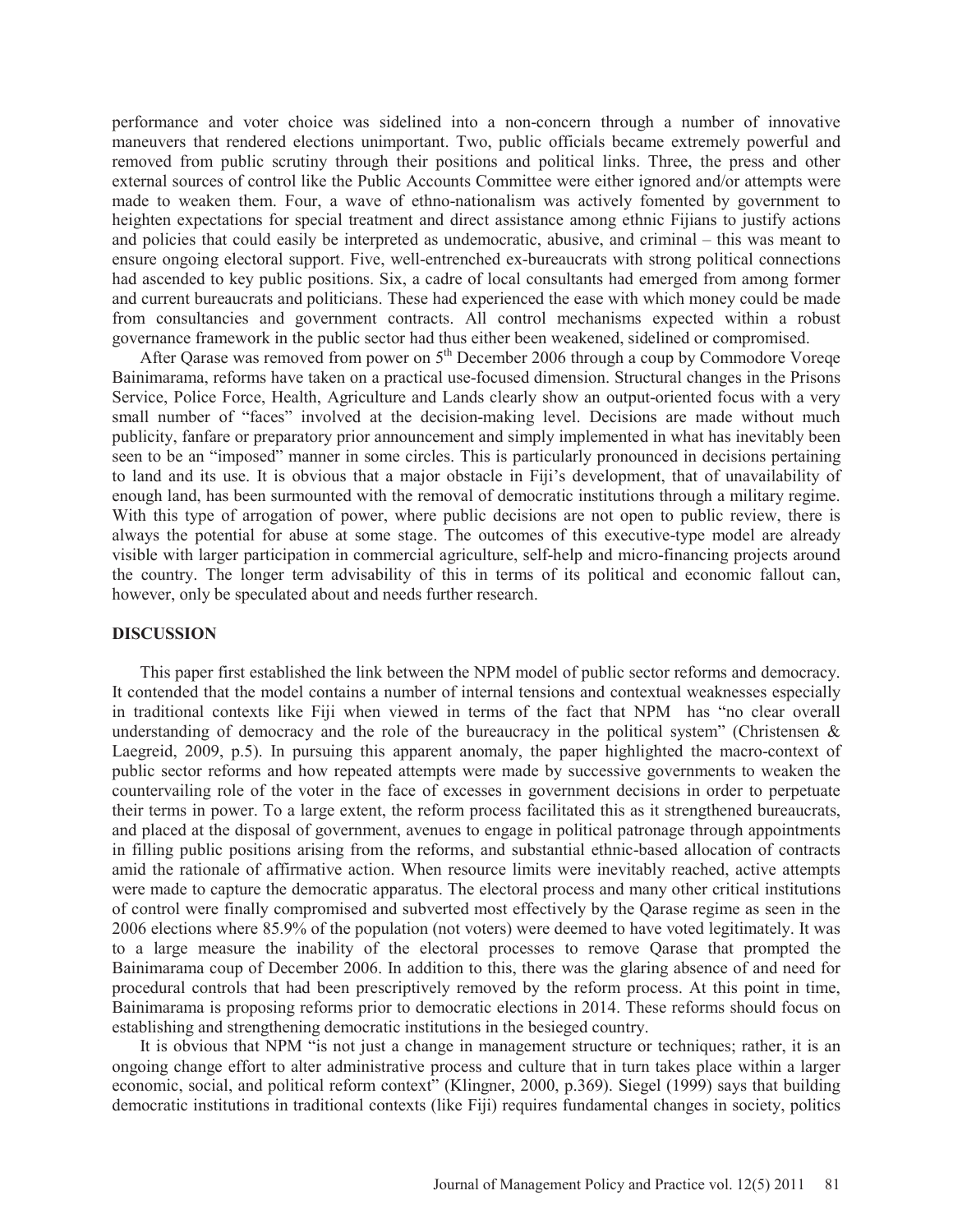and public administration. And as mentioned earlier at a level above the bureaucracy, administrative reforms also have direct implications for representative democracy (Laegreid & Roness 1999, Suleiman 2003). On a wider plane "governance encompasses the complex mechanisms, processes, relationships and institutions by which citizens articulate their interests and mediate their differences" (Bardouille, 2000, p.83). The effectiveness of this citizens' participation however, depends on the nature of the governance structures established to facilitate this, the degree of acceptance of these structures by the citizenry, and the willingness of governments to refrain from attempting to influence or ignore the workings of these institutions of governance. The obvious dilemma that arises is should public sector reforms lead to the establishment of structures for democratic governance or is democratic government a pre-requisite for effective reforms? In the case of Fiji, there is little choice as a coup-established government reigns. It is therefore, essential that the opportunity is taken to bring about reforms that lead to true democratic governance. Once a functioning democratic framework is established, it should not be too difficult for public sector reforms to deliver on its multiple promises.

# **ENDNOTES**

- 1. At that point in time (1979) NPM did not exist as a model. Its characteristics became increasingly distinct and visible by 1990 and in 1992 Hood called it "a model for all seasons".
- 2. For details of this, read Appana (2009).
- 3. See Appana (2011) for details and examples of this.
- 4. See fijilive (15/2/04 and 19/2/04). The new CEO laid the blame on the previous management of AFL. No action has been taken in this case.
- 5. Many reasons have been forwarded for the 2000 coup; this one has not yet been highlighted pointedly.
- 6. Fijian Fiji was divided into 14 provinces by the colonial administration; this structure is still used in conjunction with the government bureaucracy.
- 7. Government accountant Suliasi Sorovakatini, Permanent Secretary for Agriculture Peniasi Kunatuba, and in 2011 businessman Dhansukh Bhika, were jailed for this. A number of other cases are still pending before the courts.
- 8. Ratu Jope Seniloli, sentenced to 4 years in prison on 6 August 2004, was released on undeclared medical grounds less than 4 months later on 29 November 2004. Seniloli who was on full pay during incarceration would retain a pension equivalent to 30% of his vice-presidential salary; George Speight, Timoci Silatolu, Jo Nata and a number of CRW soldiers who had held parliament hostage for 56 days during the 2000 coup were jailed in very un-jail-like conditions on Nukulau Island; Ratu Naiqama who was Minister for Lands and Minister for Mineral Resources as well as Deputy PM, was sentenced to 8 months then released in 10 days to serve his sentence extra-murally. All charged rioters of 2000 were given suspended sentences and ordered to return to their villages, but hardly anyone did as they were Suva dwellers.
- 9. Drysdale at the Goodwill Conference in Nadi in November 2002 (fijilive, 9/11/02).
- 10. Qarase in fijilive (3/3/03)
- 11. Australian Journalist Graham Davis in a presentation to the 31st Fiji Institute of Accountants Annual Congress in Nadi (fijilive, 11/5/03).

# **REFERENCES**

Aberbach, J. D. & Christensen, T. (2003). Translating Theoretical Ideas into Modern State Reforms. Economic-Inspired Reforms and Competing Models of Governance. *Administration & Society*, 35, (5), 491-509.

Aberbach, J. D. & T. Christensen (2005). Citizens and Consumers – A NPM Dilemma. *Public Management Review*, 7, (2), 225-246.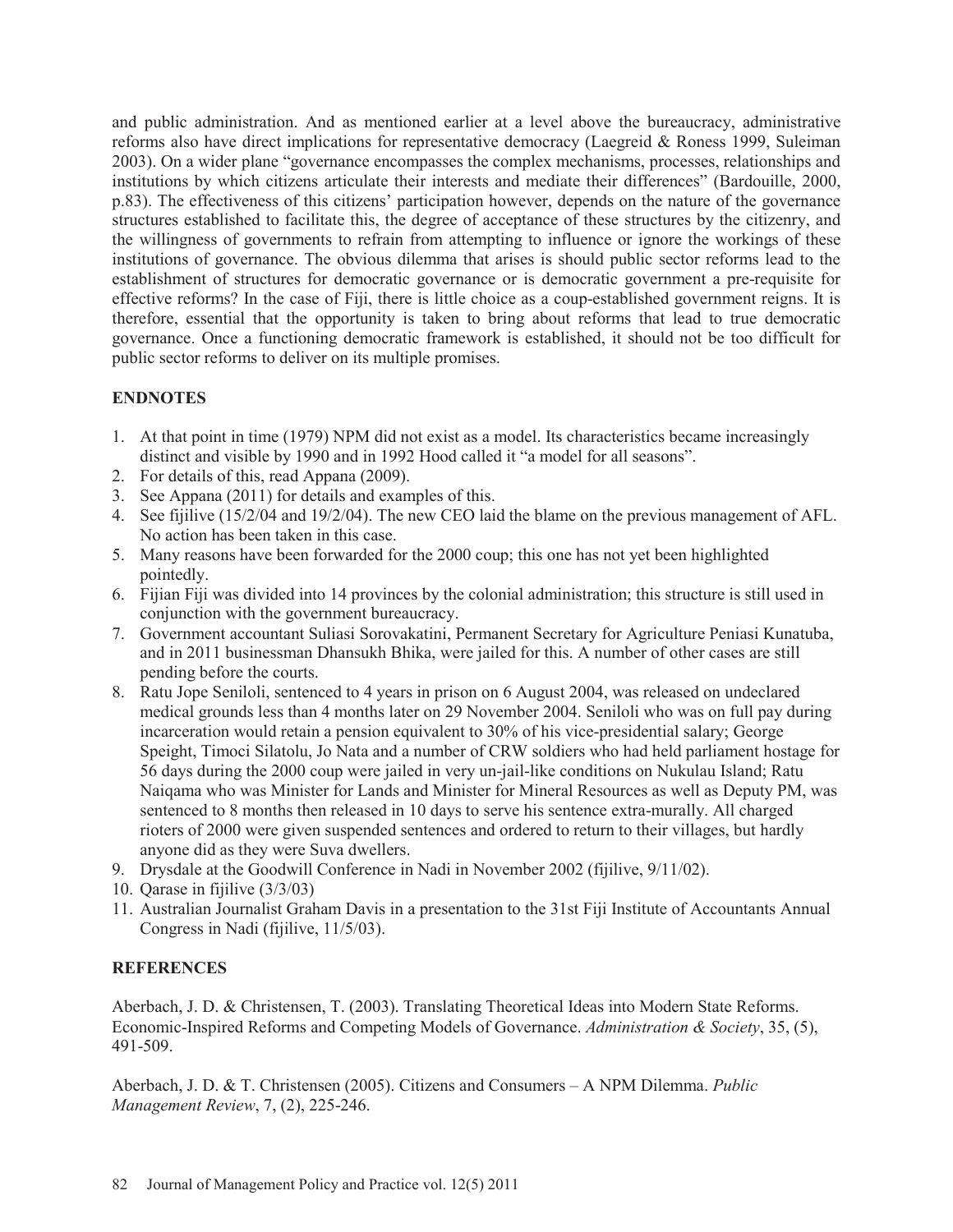Allison, G. T. (1971). *Essence of Decision.* Boston: Little Brown.

Allison, G. T. (1983). Public and Private Managers: Are They Fundamentally Alike in All Unimportant Respects? In J. L. Perry and K. L. Kraemer (eds.), *Public Management. Public and Private Perspectives.*  Palo Alto, Cal.: Mayfield Publishing.

Appana, S. (2003). New Public Management and Public Enterprise Restructuring in Fiji. *Fijian Studies: A Journal of Contemporary Fiji*, 1, (1), 51-73.

Appana, S. (2009). From Democratic Dictatorship to Democracy in Fiji. Paper presented at the *11th Pacific Islands Political Studies Association (PIPSA) Conference*, University of Auckland, New Zealand. December 3-4, 2009.

Appana, S. (2011). Public Sector Reforms in Fiji: NPM and Opportunities for Abuse. *Fijian Studies: A Journal of Contemporary Fiji*, 7, (1), 1-22.

Arrow, K. J. (1963). *Social Choice and Individual Values*. New York: Wiley.

Aucoin, P. (1990). Administrative Reform in Public Management: Paradigms, Principles, Paradoxes and Pendulums. *Governance*, 3, (2), 115-37.

Bardouille, N. C. (2000). The Transformation of Governance Paradigms and Modalities. *Round Table*, 353, 81-106.

Barzely, M. (1992). *Breaking Through Bureaucracy: a new vision for managing in government*. Berkeley: University of California Press.

Boston, J., Martin, J., Pallot, J. & Walsh, P. (1996). *Public Management. The New Zealand Model*. Auckland: Oxford University Press.

Christensen, T. & Lægreid, P. (2001a). A Transformative Perspective on Administrative Reforms. In T. Christensen and P. Lægreid (eds.), *New Public Management. The Transformation of Ideas and Practice*. Aldershot: Ashgate.

Christensen, T. & Lægreid, P. (2001b). New Public Management - Undermining Political Control? In T. Christensen and P. Lægreid (eds.), *New Public Management. The Transformation of Ideas and Practice*. Aldershot: Ashgate.

Christensen, T. & Laegreid, P. (2009). Democracy and Administrative Policy: Contrasting Elements of NPM and Post-NPM, paper prepared for the *EGPA Annual Conference* "The Public Service: Public Service Delivery in the Information Age", Study Group VI: Governance of Public Sector Organizations, Malta, 2-5 September 2009.

*Daily Post*. Suva, Fiji.

Department of Public Enterprises (1999). *Overhead Presentation Slides: Public Enterprise Reform Program*. Suva: Ministry of Commerce, Industry, Cooperatives and Public Enterprises.

Ferlie, E., Ashburner, L., & Pettigrew, A. (1996). *The New Public Management in Action*. Oxford: Oxford University Press.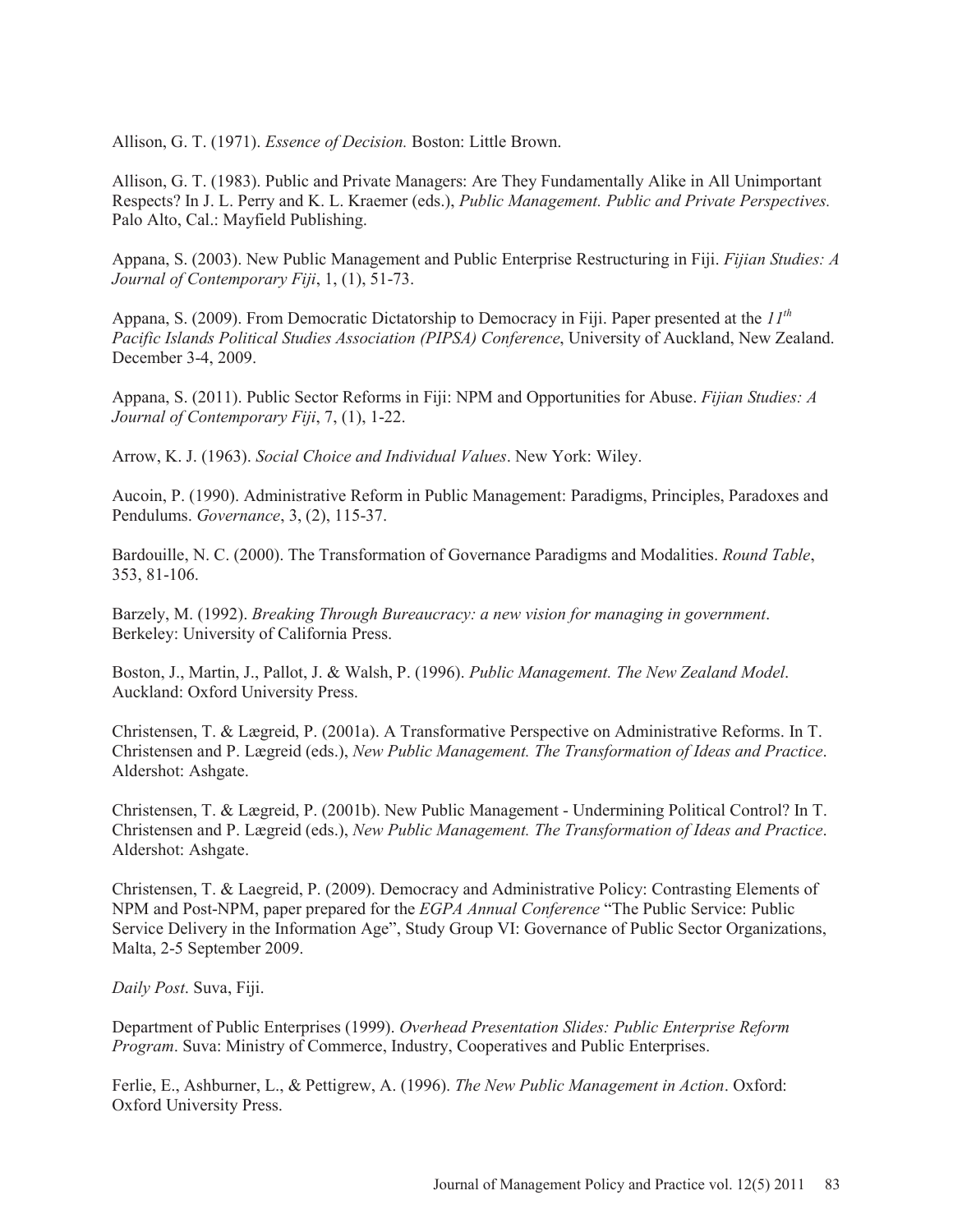Government of Fiji (2005). *Auditor General's Report*, released 19/8/05.

Grynberg, R., Munro, D. & White, M. (2002). *Crisis: the Collapse of the National Bank of Fiji*. Suva, Fiji: The University of the South Pacific Book Centre.

Hood, C. (1991). A Public Management for all Seasons. *Public Administration*, 69, (1), 3-19.

Hood, C. (1998). Individualized Contracts for Top Public Servants: Copying Business, Path-Dependent Political Re-Engineering - or Trobriand Cricket? *Governance*, 11 (4), 443-462.

Hughes, O. (2001). *Public Management and Administration*. London: Macmillan.

*Islands Business*, 9<sup>th</sup> June 2004.

Kettl, D. F. (1997). The Global Revolution in Public Management: Driving Themes, Missing Links. *Journal of Policy Analysis and Management*, 16, (3), 446-462.

Klingner, D. (2000). South of the Border: Progress and Problems in Implementing New Public Management Reforms in Mexico Today. *American Review of Public Administration*, 30, 365-73.

Knights, D. & Willmott, H. (2004). *Introducing Organizational Behaviour and Management.* London: Thomson Learning.

Koyamaibole, I. & Roberts, K. (2006). *International Workshop on Public-Private Dialogue*, 1-2 February. www.publicprivatedialogue.org

Lægreid, P. & Olsen, J. P. (1978). *Byråkrati og beslutninger* (Bureaucracy and Decisions). Bergen: Scandinavian University Press.

Lægreid, P. & Roness, P. G. (1999). Administrative Reform as Organized Attention. In M. Egeberg and P. Lægreid (eds.), *Organizing Political Institutions*. Oslo: Scandinavian University Press, pp. 301-330.

Lal, B. V. & Vakatora, T. R. (eds.) (1997). *Fiji in Transition*. Suva: School of Social and Economic Development, University of the South Pacific.

Ledema, R. (2003). *Discourses of post-bureaucratic organization.* USA: John Benjamins Publishing Company.

March, J. G. & Olsen, J. P. (1983). Organizing Political Life. What Administrative Reorganization Tells Us About Government. *American Political Science Review*, 77, 281-297.

March, J. G. & Olsen, J. P. (1995). *Democratic Governance*. New York: Free Press.

Ministry of Public Enterprizes and Public Sector Reform (2001). *Annual Report for the year 2000*. Parliamentary Paper No. 37 of 2001. Suva, Fiji: Parliament of Fiji.

Ministry of Public Enterprises & Public Sector Reform (2005). Overview of Public Enterprises Reform, Presentation to Ministry of Multi-Ethnic Affairs & National Reconciliation,  $19<sup>th</sup>$  July.

Nath, N. & Chand, G. (1998). Smallness, Backwardness and Public Accountability: Public Sector Audit in Fiji and Western Samoa, paper presented at the *ISLANDS V Conference*, Mauritius, 1-5 July.